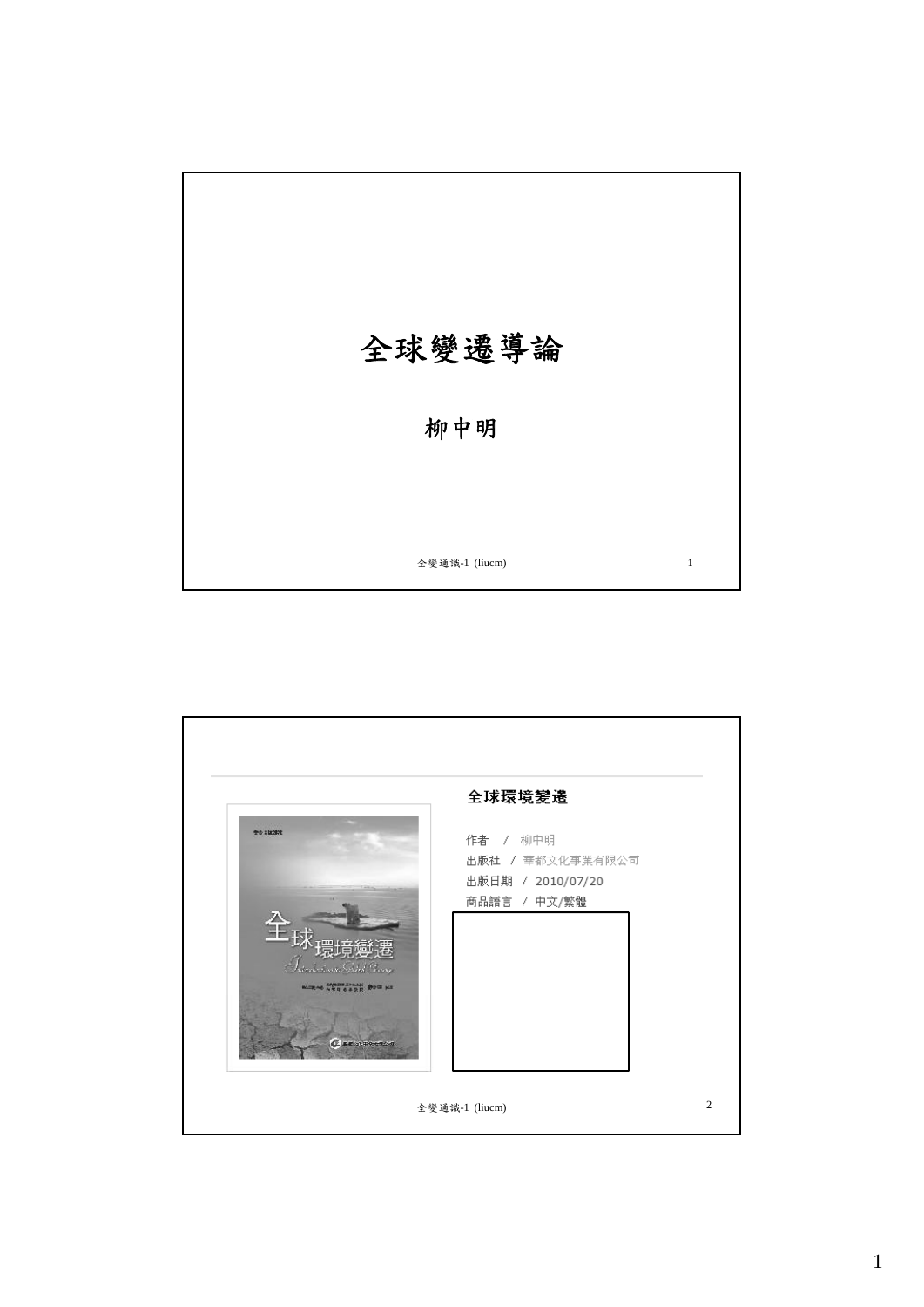| 週次  | 單元主題                |
|-----|---------------------|
| 第1週 | 變遷的源頭 (9/16)        |
| 第2週 | 古氣候與文明變遷(9/23)      |
| 第3週 | 地貌變遷 (9/30)         |
| 第4週 | 水、空氣變遷 (10/7)       |
| 第5週 | 過去百年氣候變遷 (10/14)    |
| 第6週 | 未來百年氣候變遷 (10/21)    |
| 第7週 | 變遷衝擊(一)冰貌、海岸(10/28) |
| 第8週 | 變遷衝擊(二)生態、疾病(11/4)  |

| 第9週  | 變遷衝擊(三)水、森林、糧食(11/11)     |
|------|---------------------------|
| 第10週 | 變遷衝擊(四)基礎建設、社會、經濟 (11/18) |
| 第11週 | 變遷因應(一)國際公約(11/25)        |
| 第12週 | 變遷因應(二)新能源(12/2)          |
| 第13週 | 氣候談判(12/9)                |
| 第14週 | 變遷因應(三)碳市場與低碳經濟(12/16)    |
| 第15週 | 永續發展 (12/23)              |
| 第16週 | 變遷中的人文創意(12/30)           |
| 第17週 | 分組報告(100/1/6)             |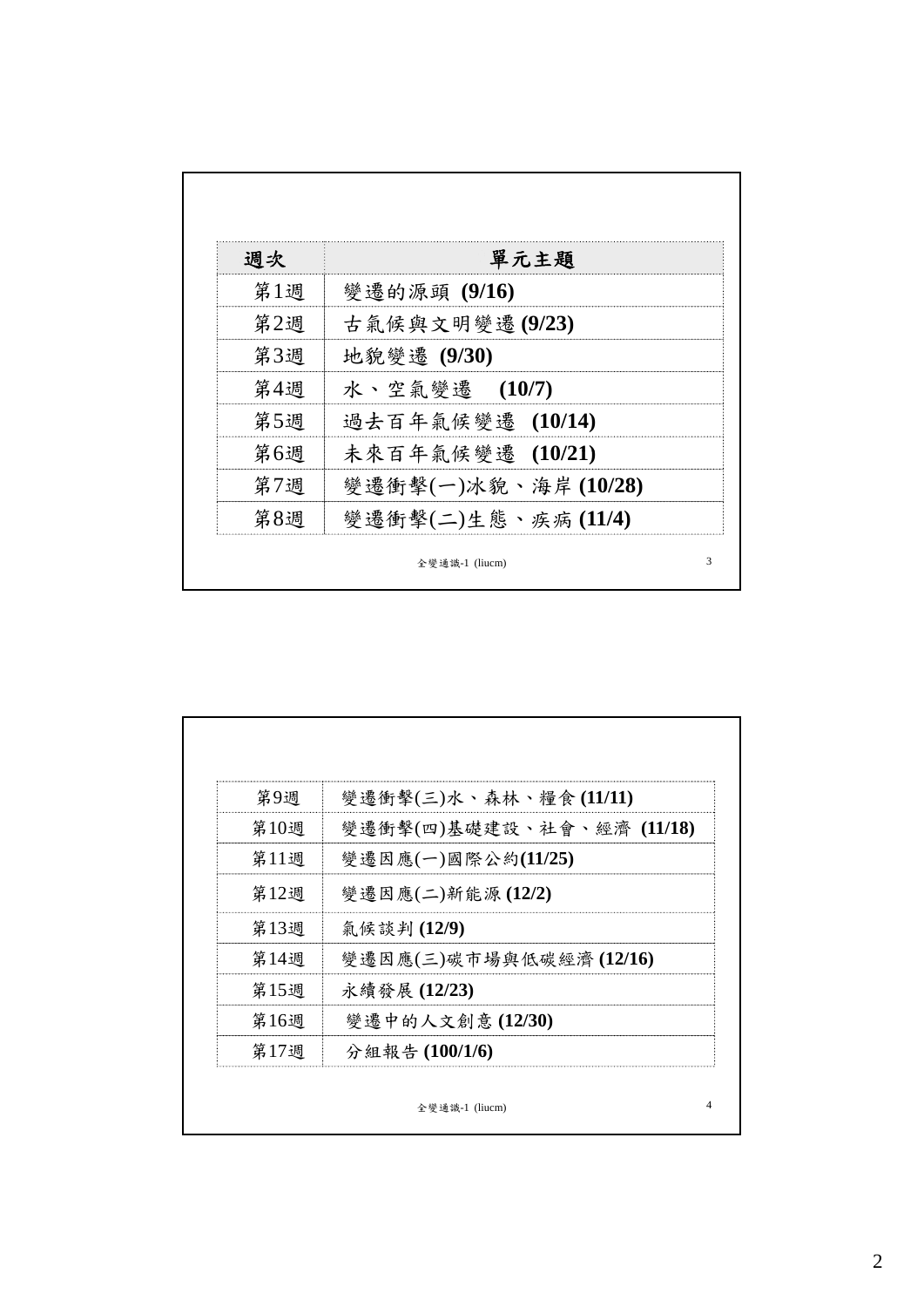

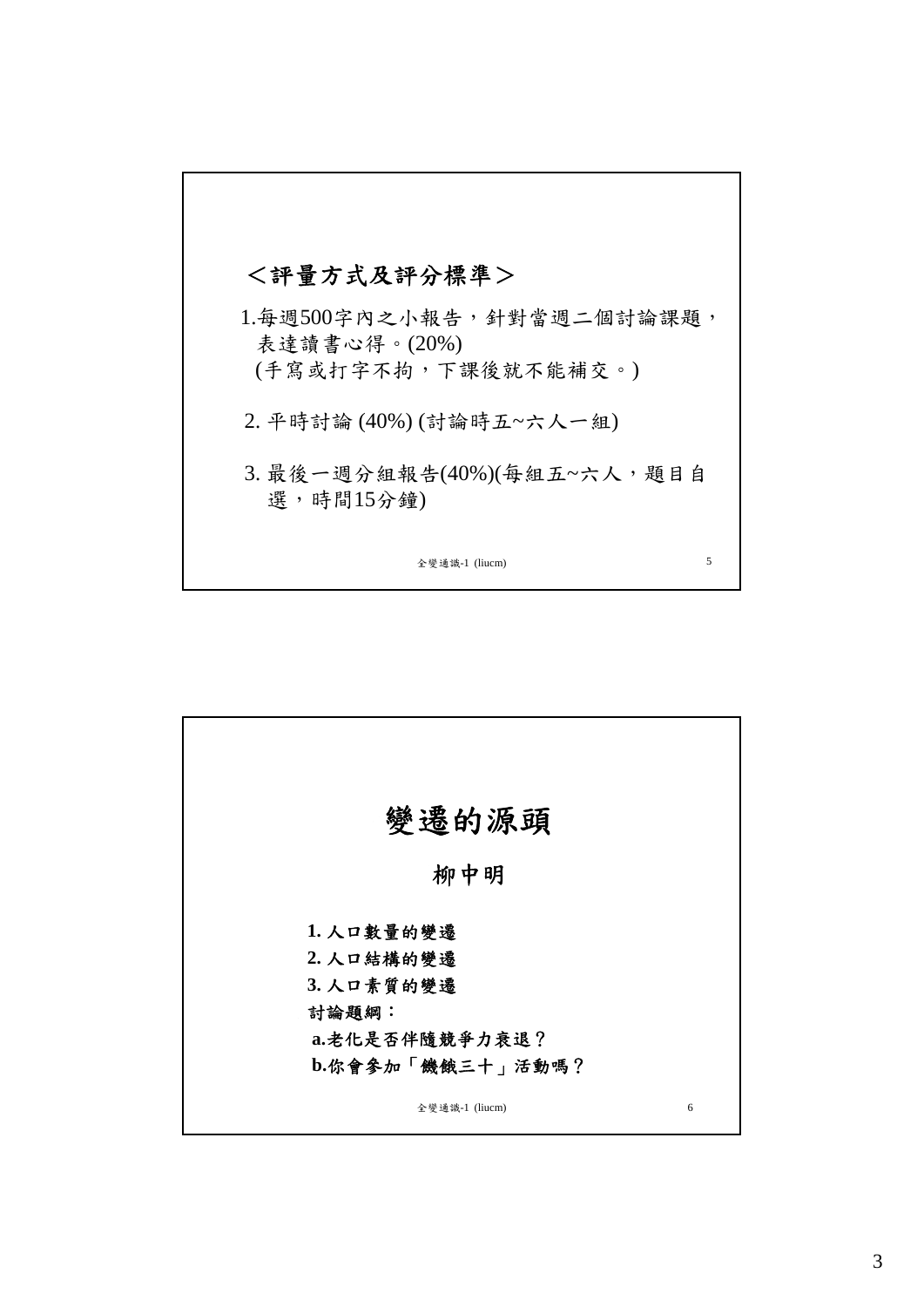

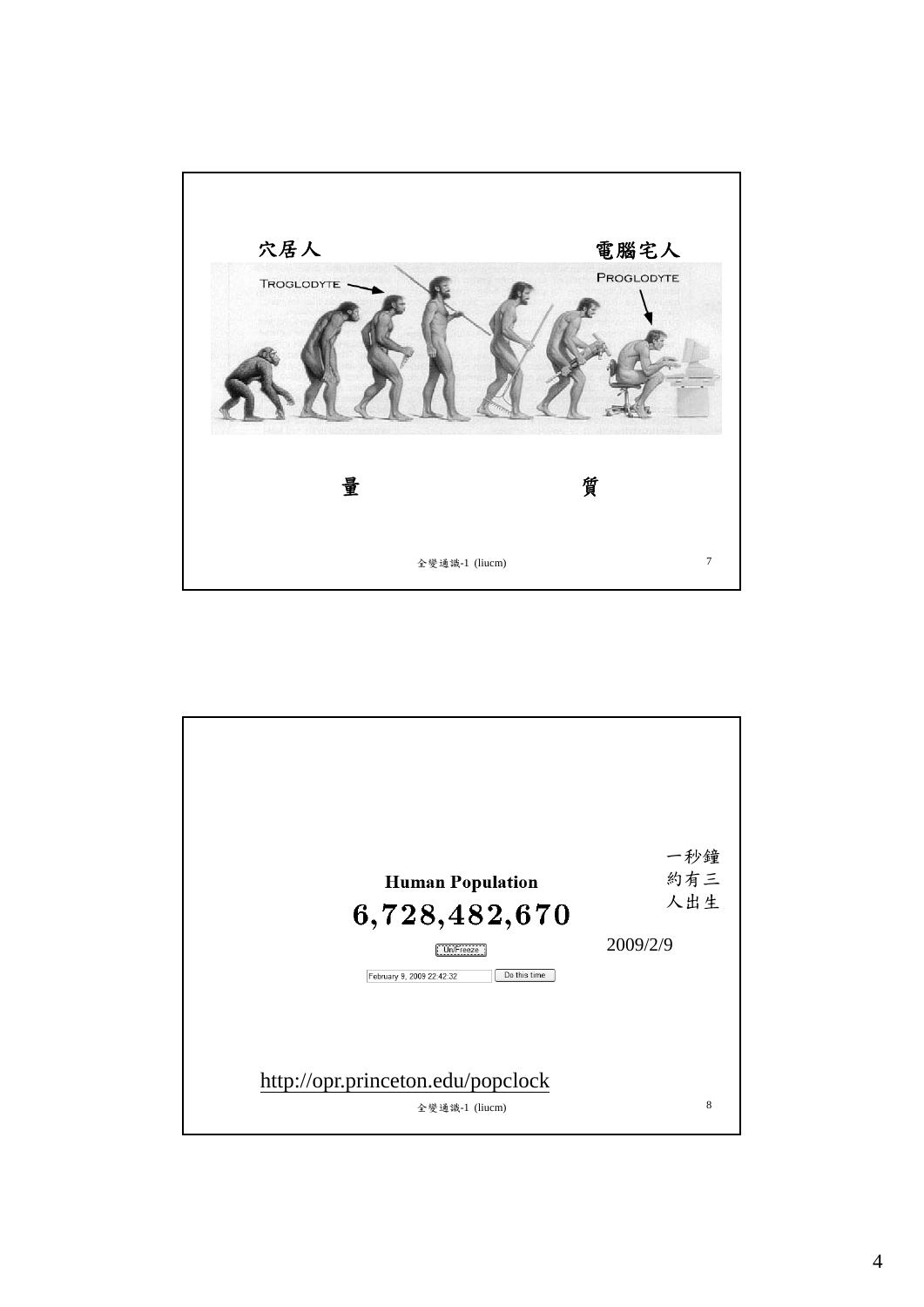

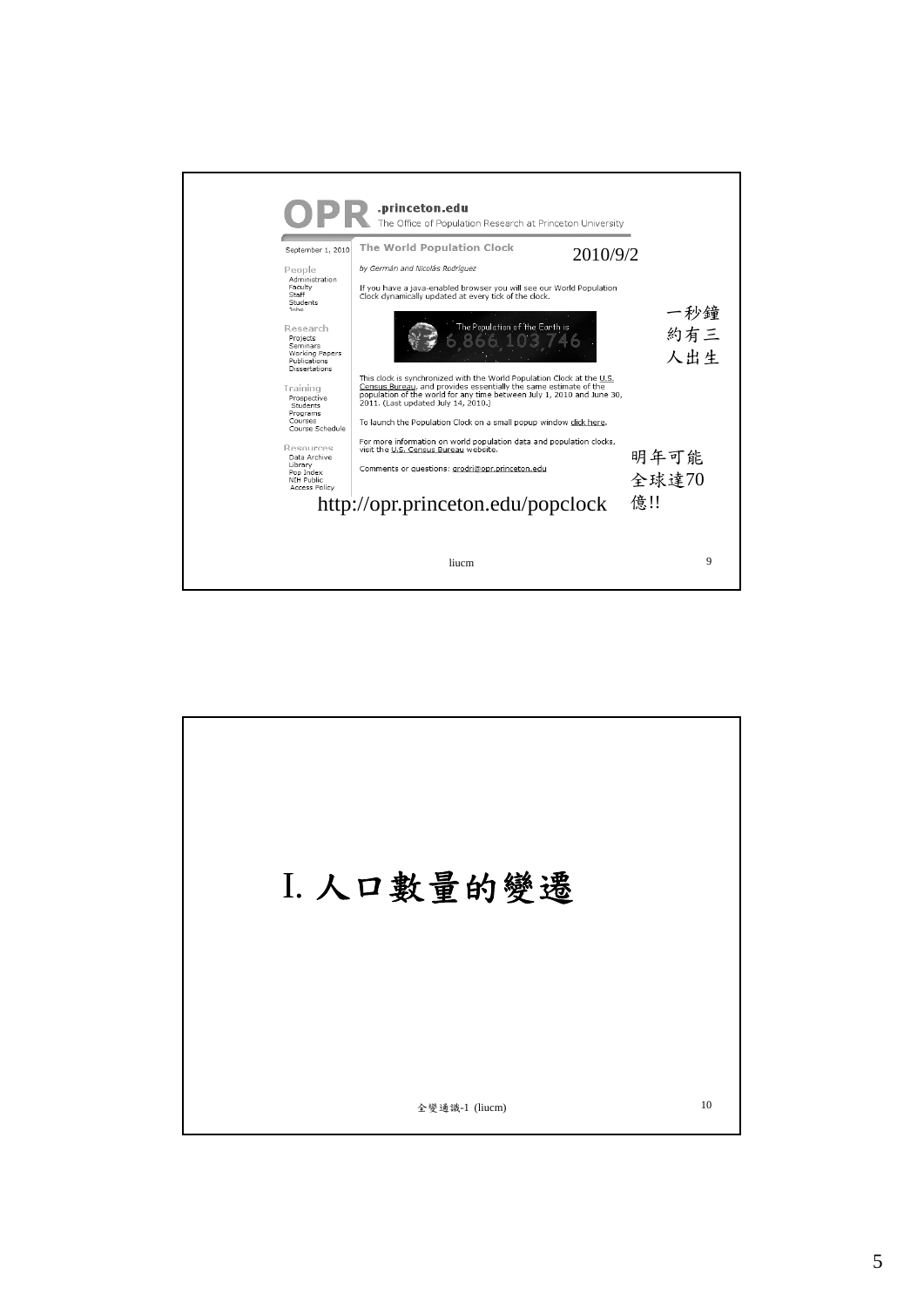

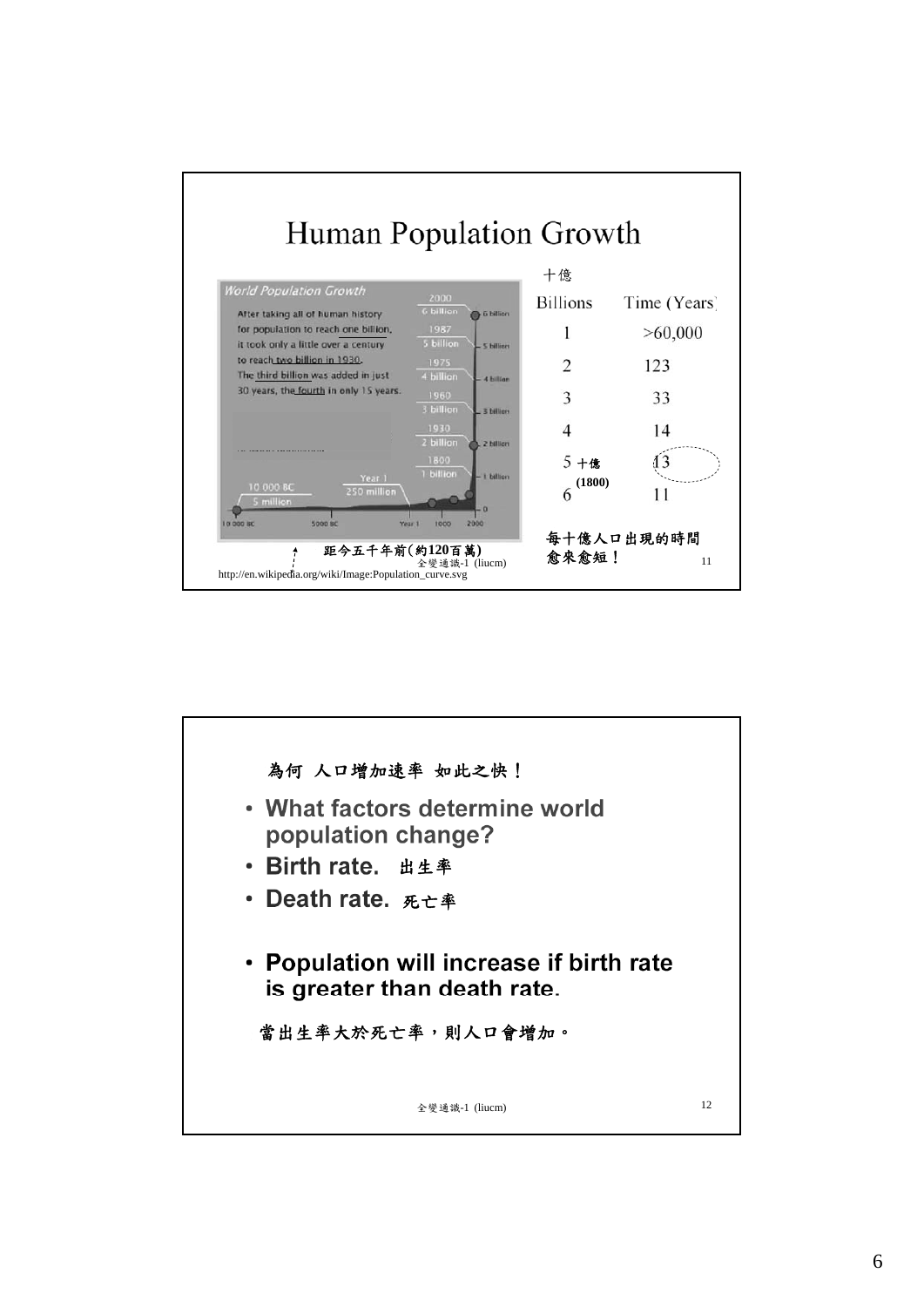

|             |      | 預測未來           |                 |
|-------------|------|----------------|-----------------|
|             |      |                |                 |
| 1 Billion   | 1804 |                |                 |
| 2 Billion   | 1927 |                | 123 years later |
| 3 billion   | 1960 |                | 33 years later  |
| 4 Billion   | 1974 |                | 14 years later  |
| 5 Billion   | 1987 |                | 13 years later  |
| 6 Billion   | 1999 |                | 12 years later  |
| 6.7 Billion | 2008 |                |                 |
| 6.9 Billion | 2010 |                |                 |
| 7 Billion   | ?    |                |                 |
|             |      |                |                 |
|             |      |                |                 |
|             |      | 全變通識-1 (liucm) | 14              |
|             |      |                |                 |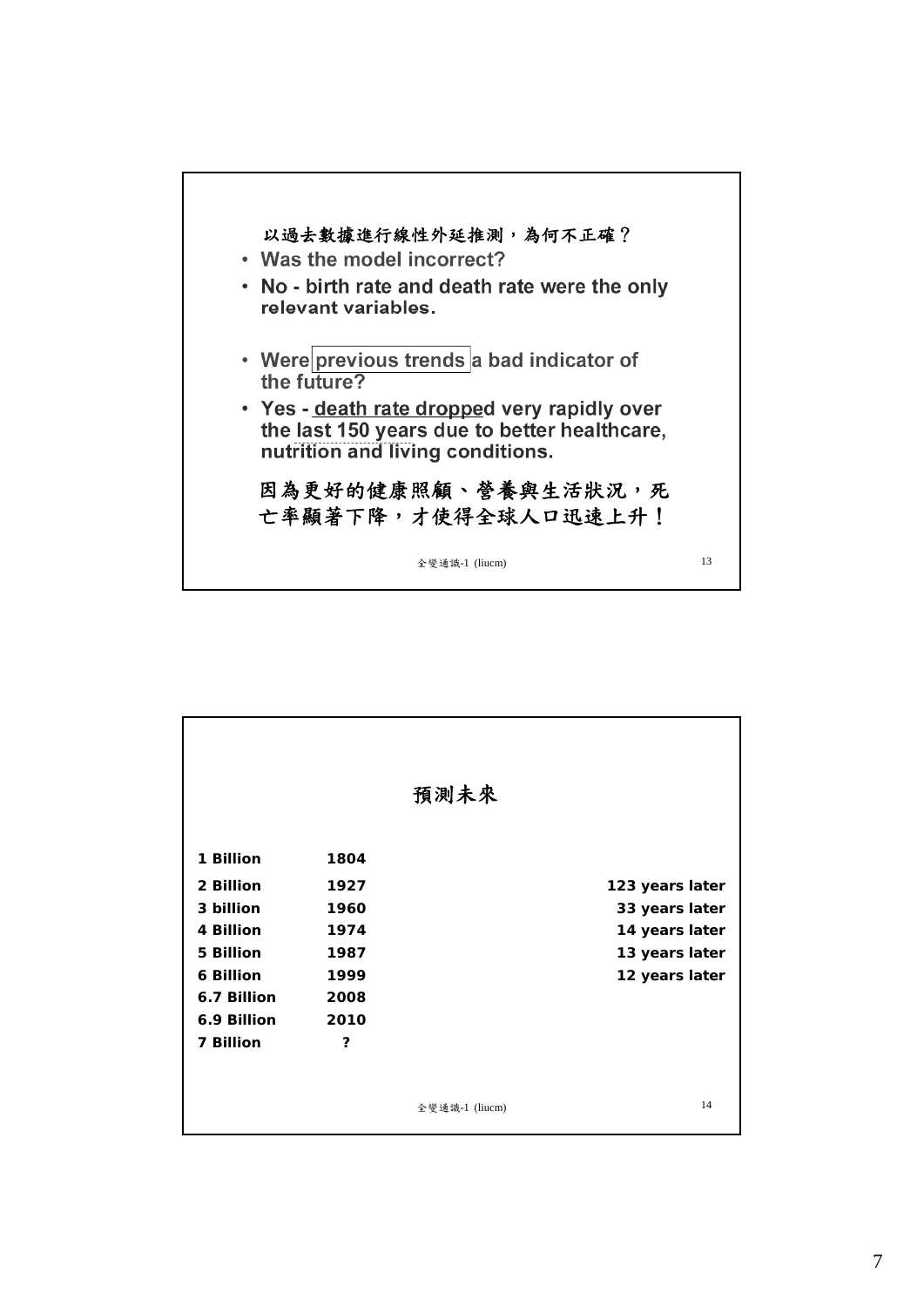

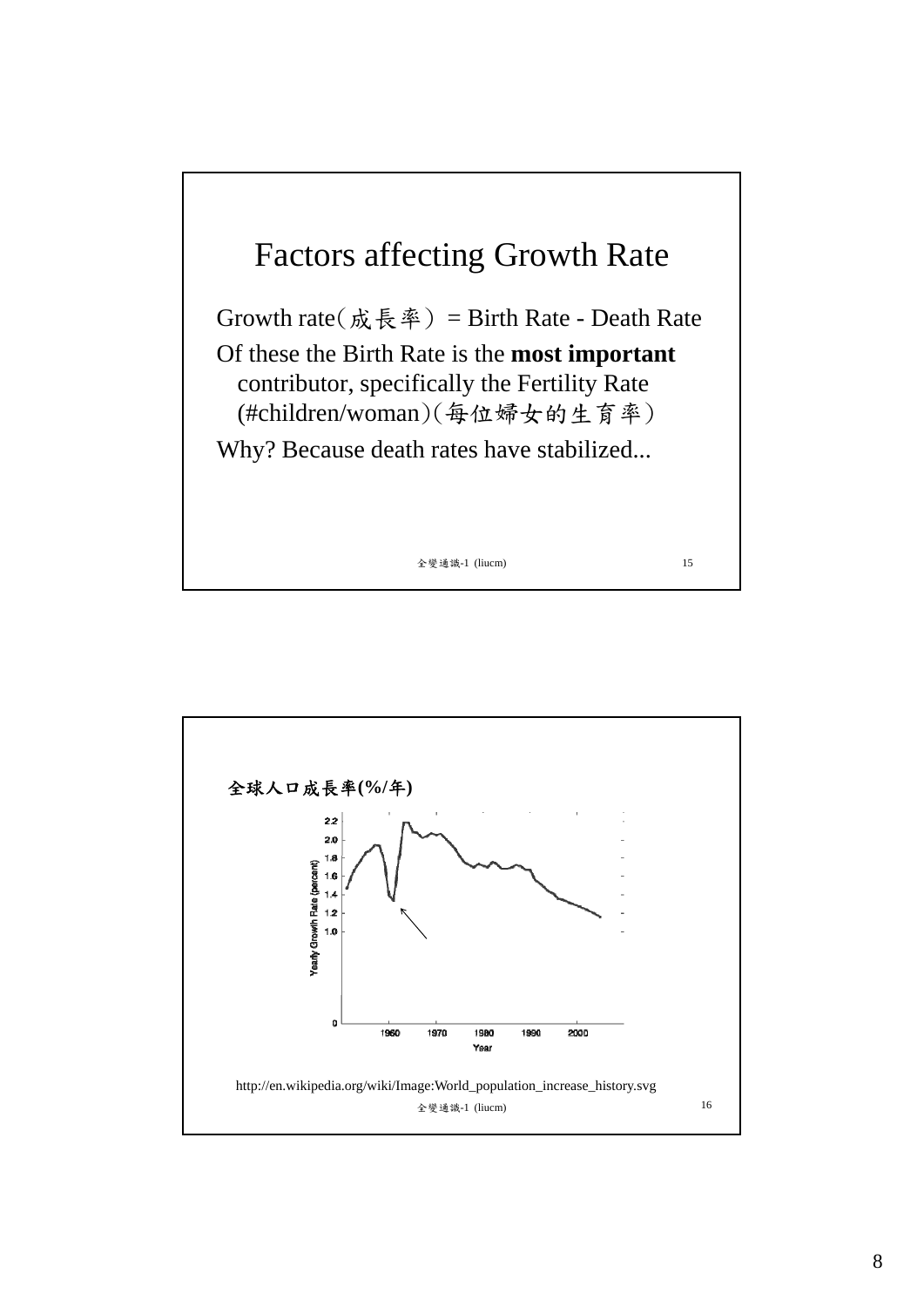

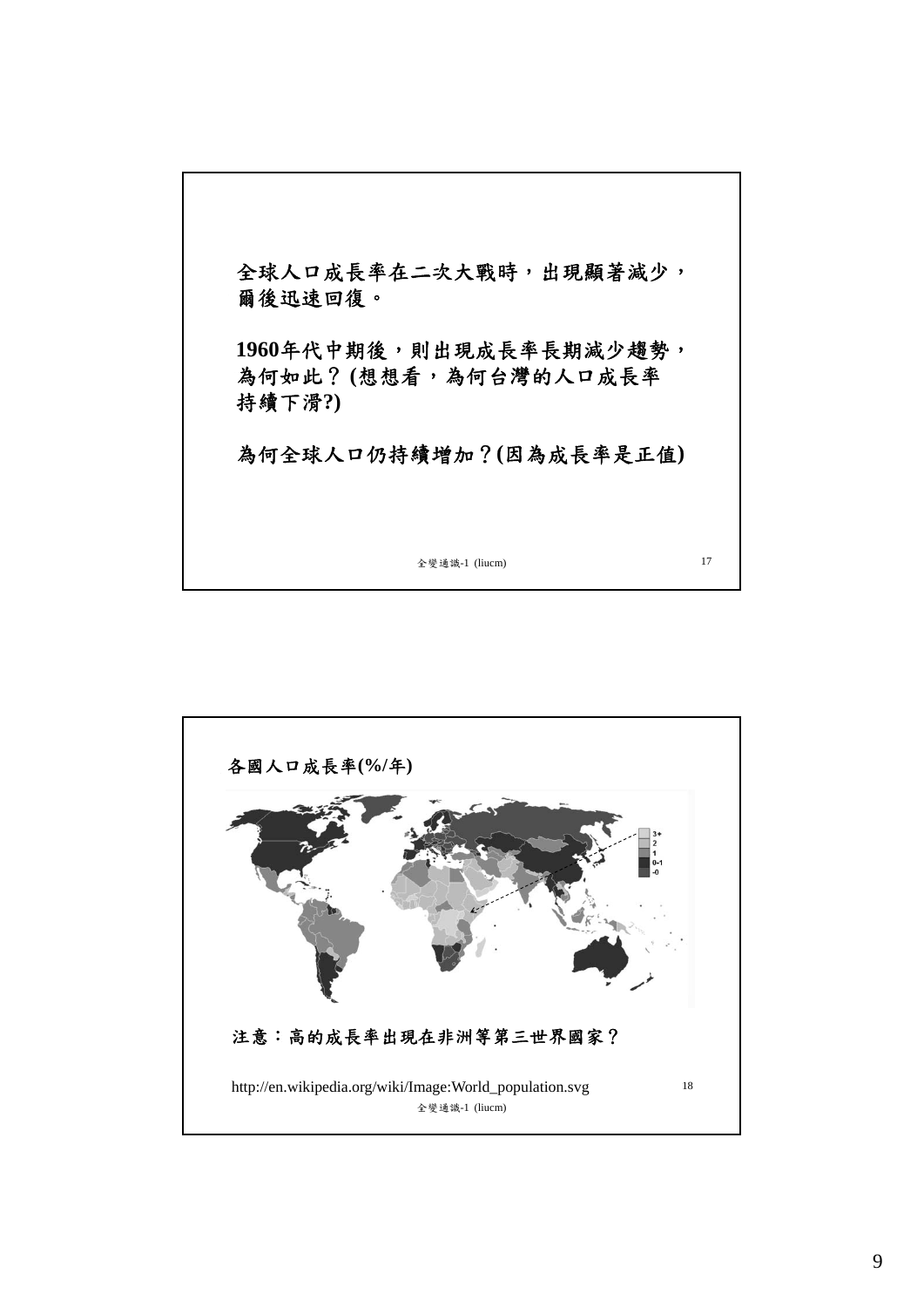

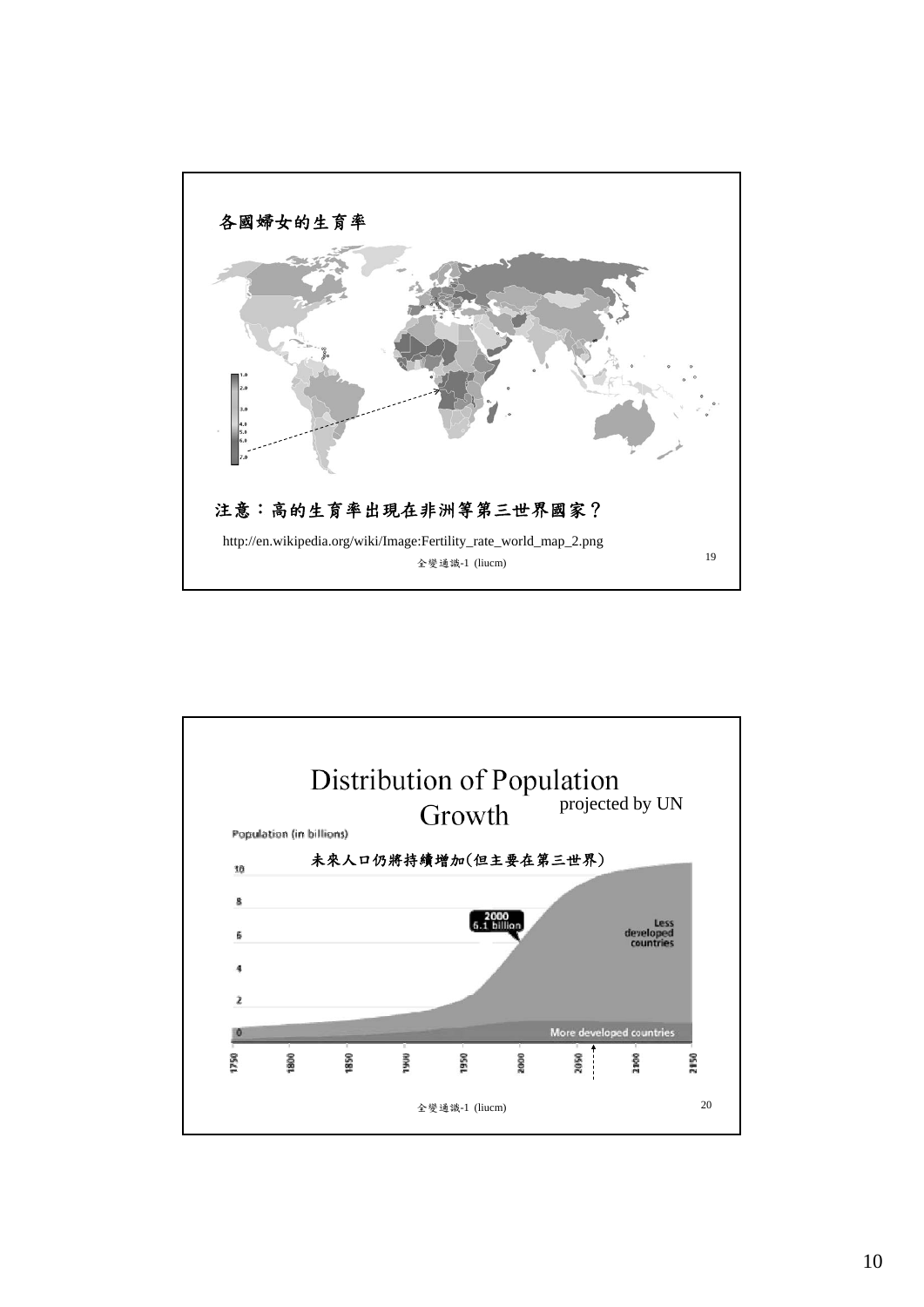|           |      | World Population Growth: Past, Present, and Future          |
|-----------|------|-------------------------------------------------------------|
|           |      | Pop. Size Reached in Interval between next 1 Billion people |
| 1 Billion | 1804 |                                                             |
| 2 Billion | 1927 | 123 years later                                             |
| 3 billion | 1960 | 33 years later                                              |
| 4 Billion | 1974 | 14 years later                                              |
| 5 Billion | 1987 | 13 years later                                              |
| 6 Billion | 1999 | 12 years later                                              |
| 7 Billion | 2011 | 12 years later                                              |
| 8 Billion | 2025 | 14 years later                                              |
| 9 billion | 2050 | 25 years later                                              |
|           |      | 全球人口成長率持續在減少,所以未來每增加十億的人口所需要的時間,                            |
| 正"緩緩"增長。  |      |                                                             |
|           |      | 21<br>全變通識-1 (liucm)                                        |

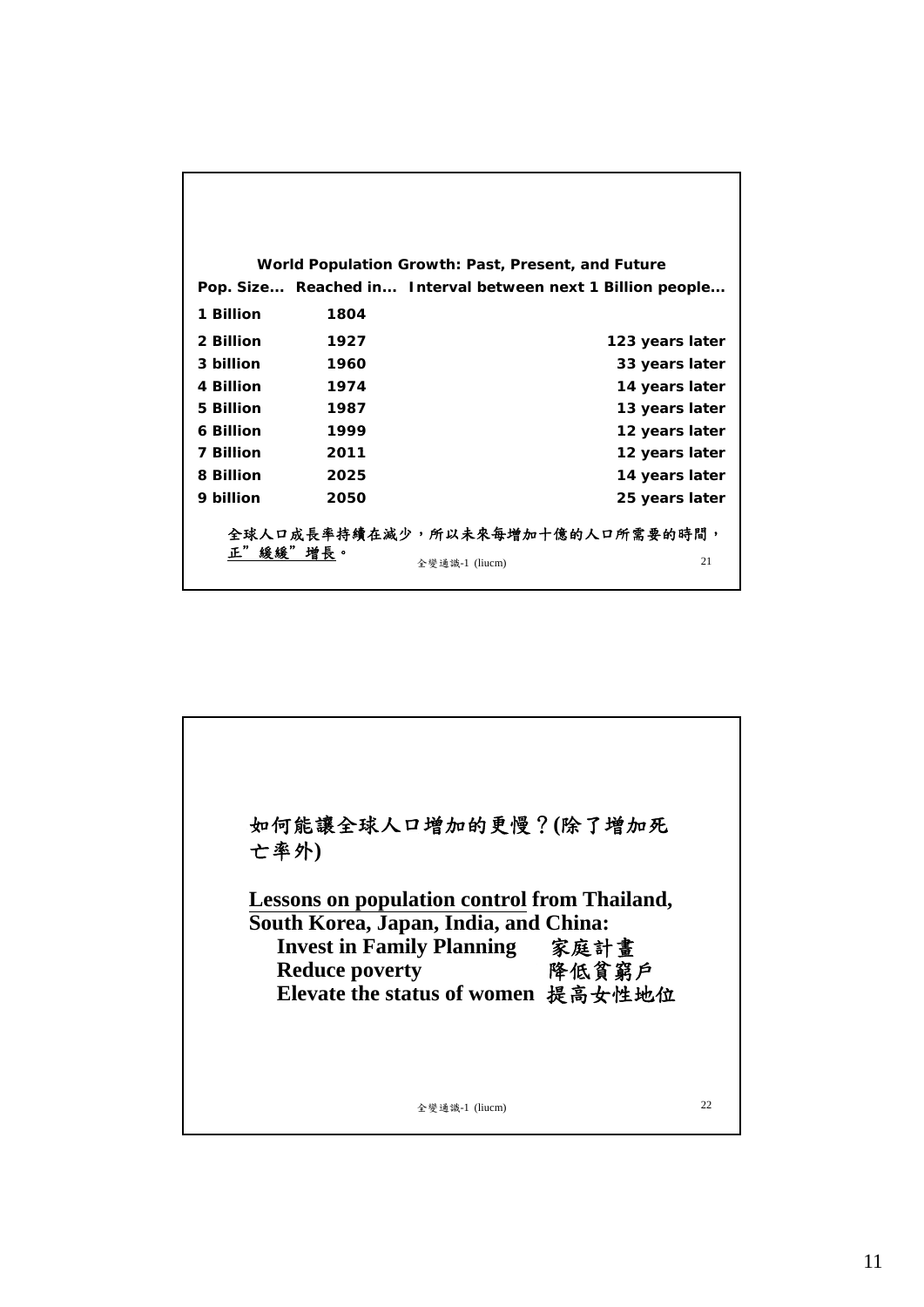

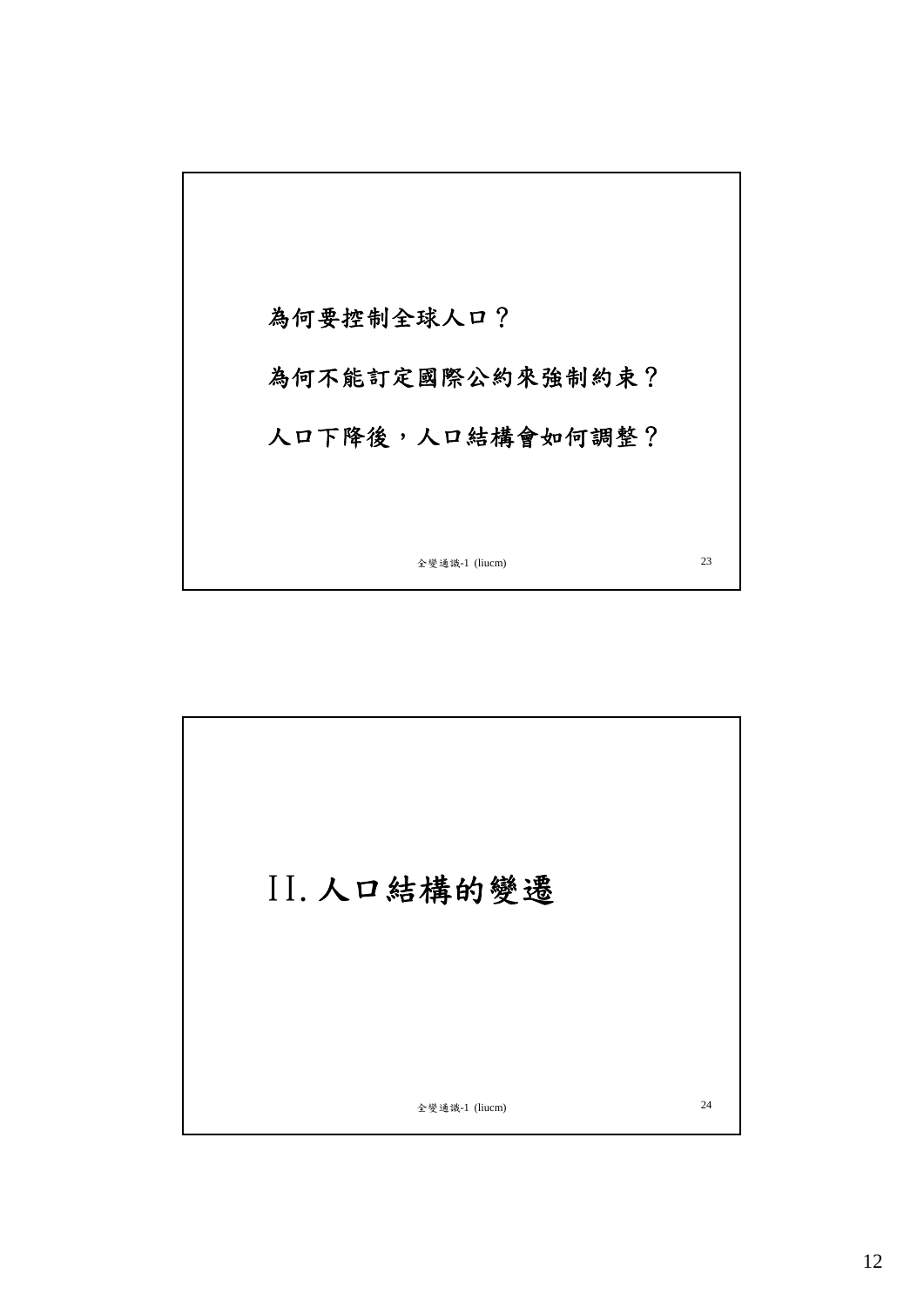

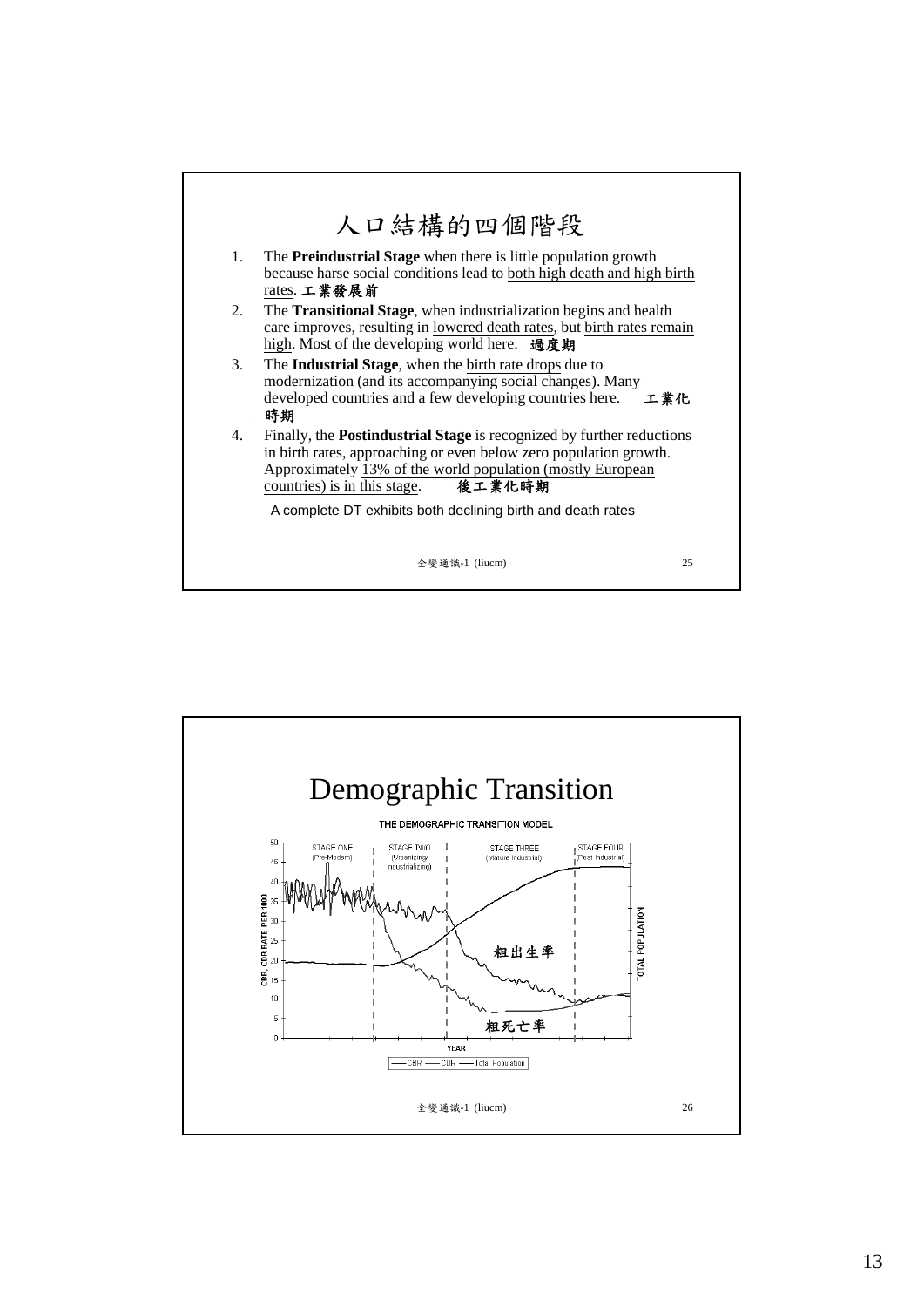

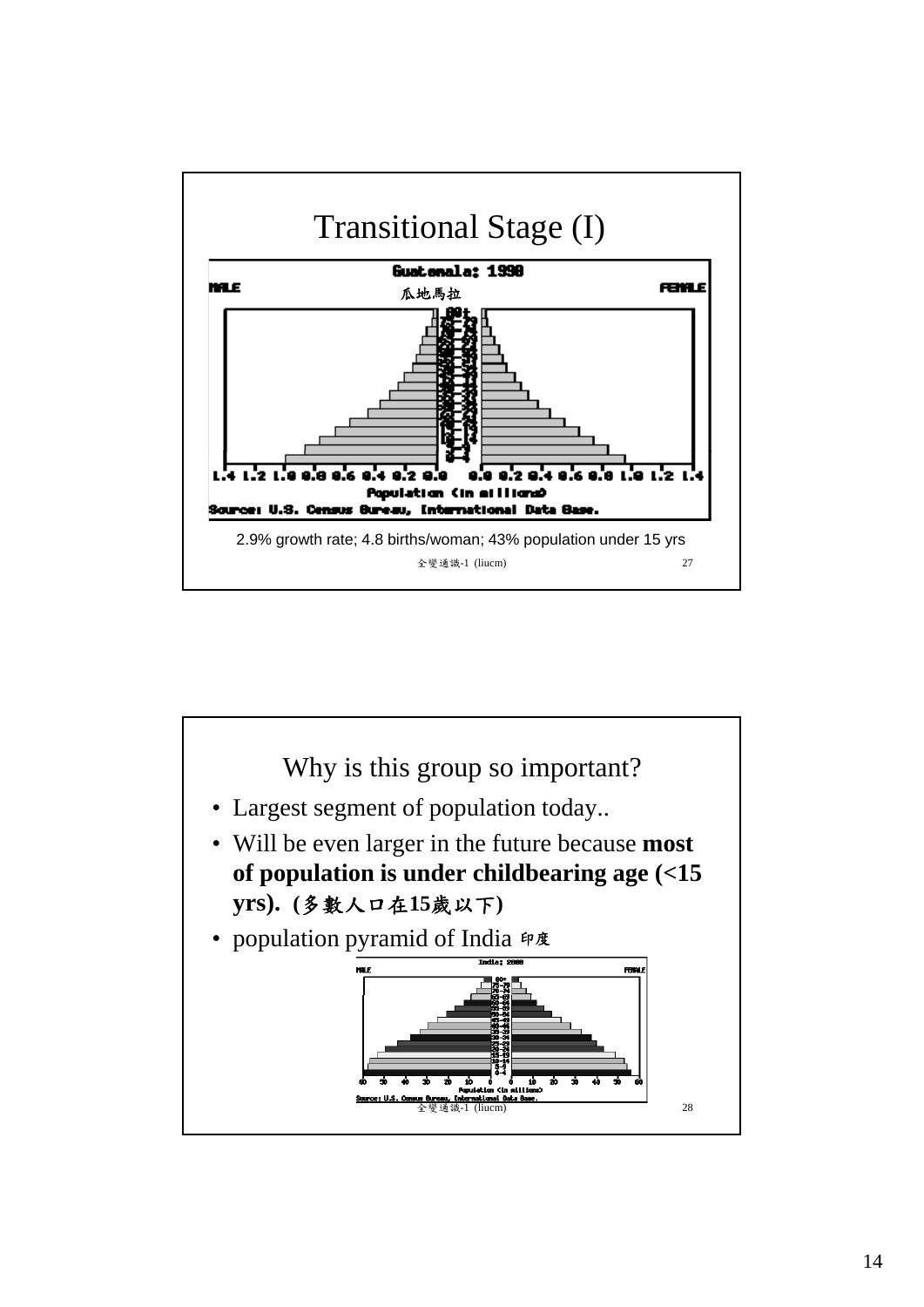

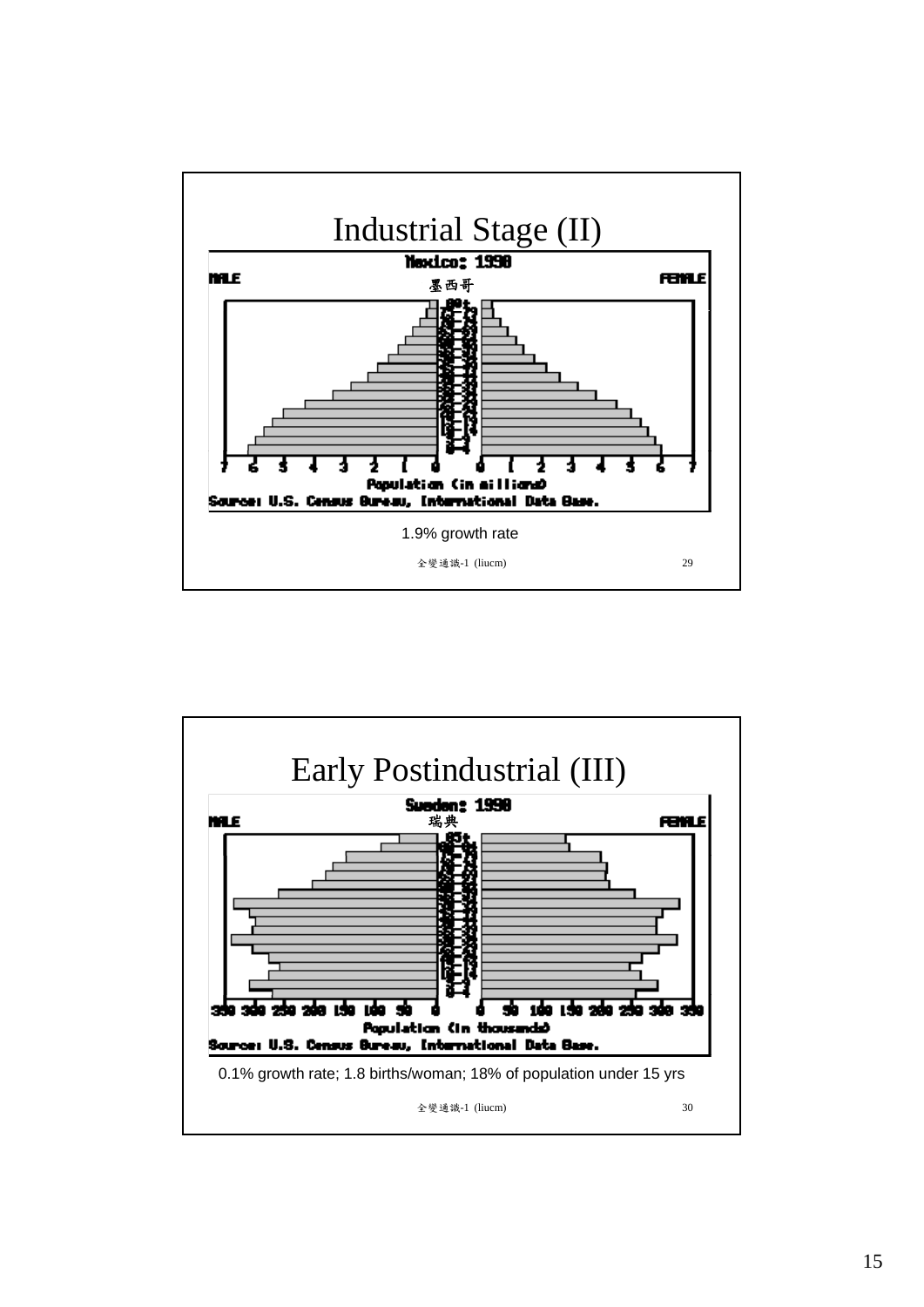

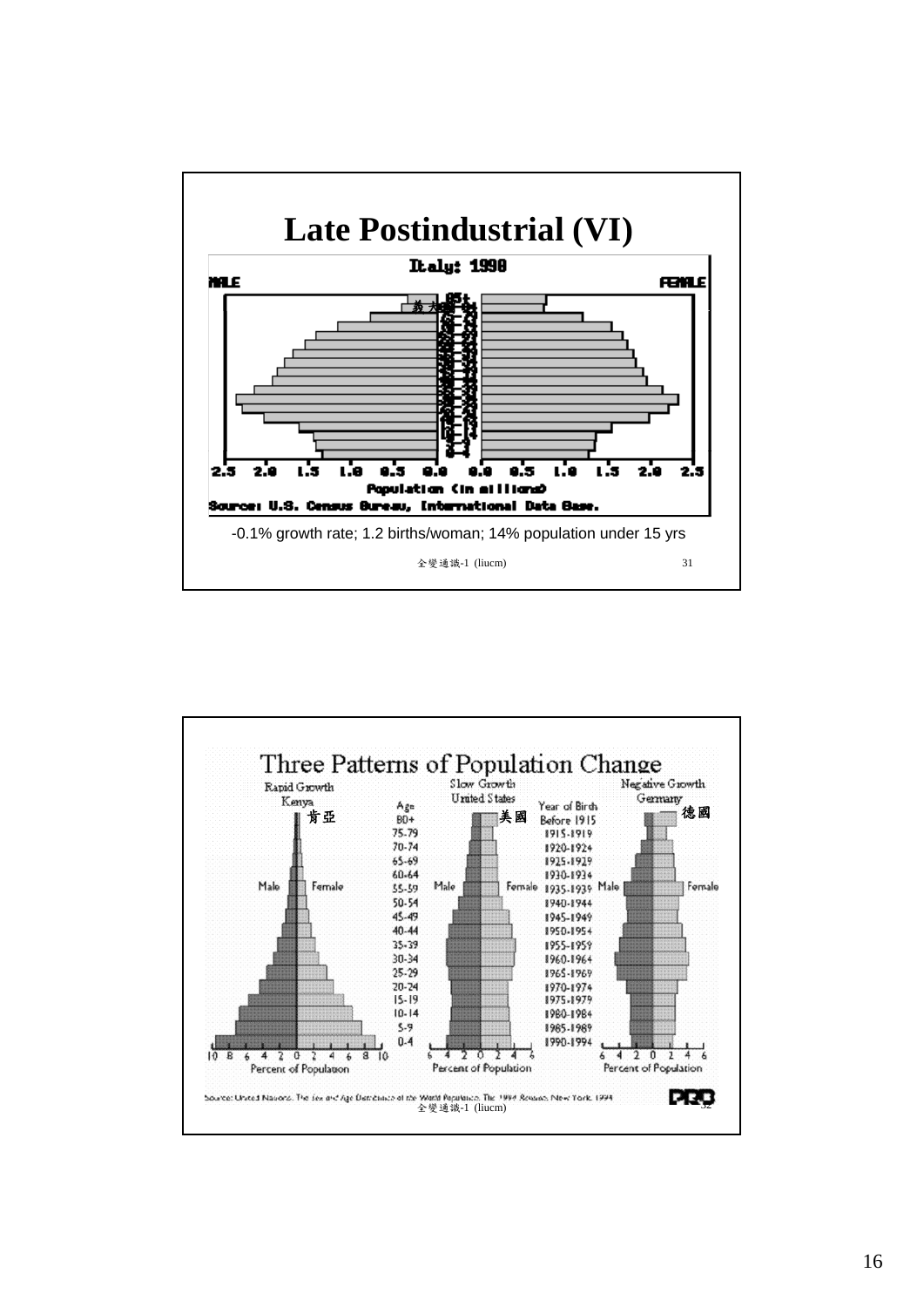

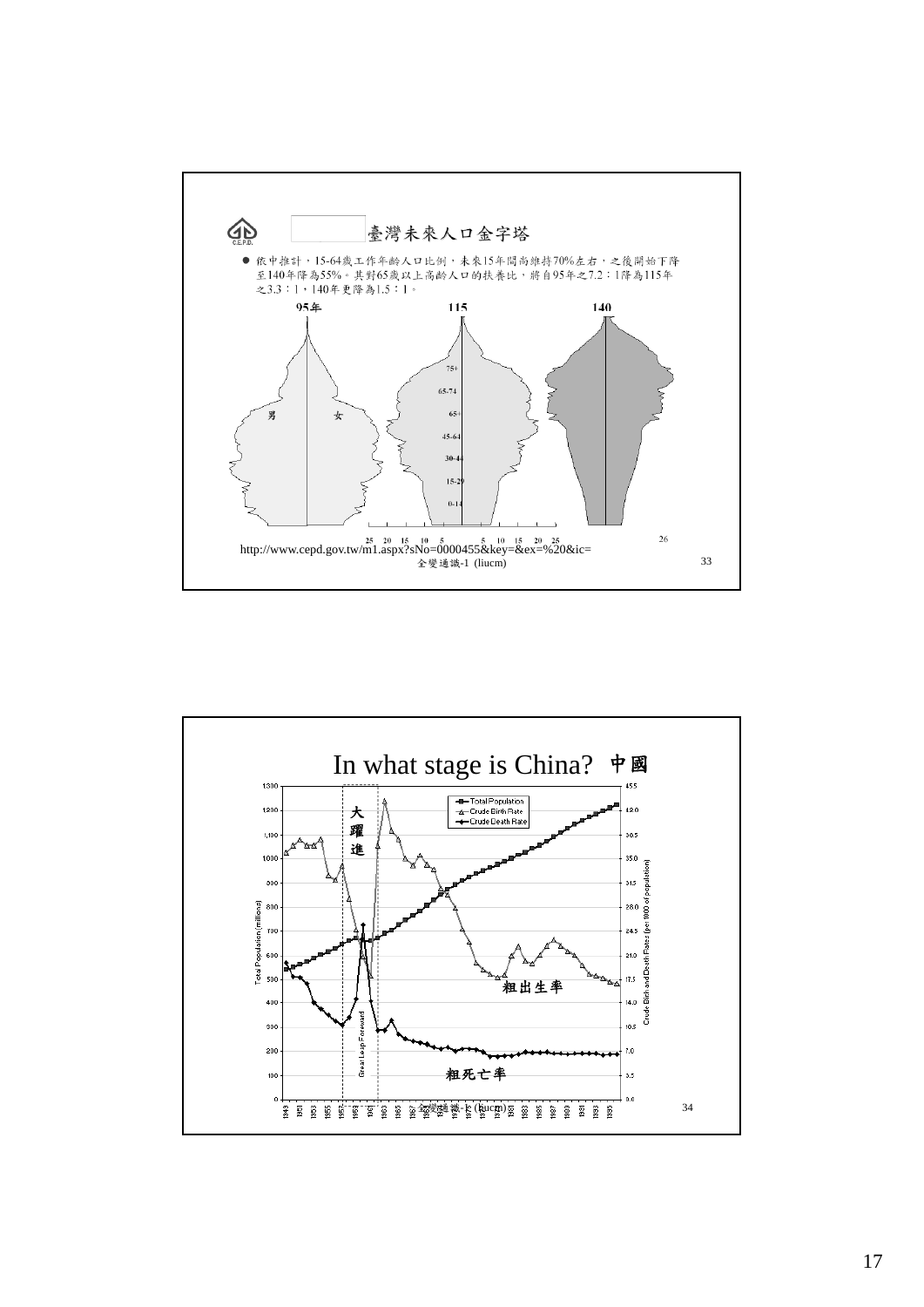

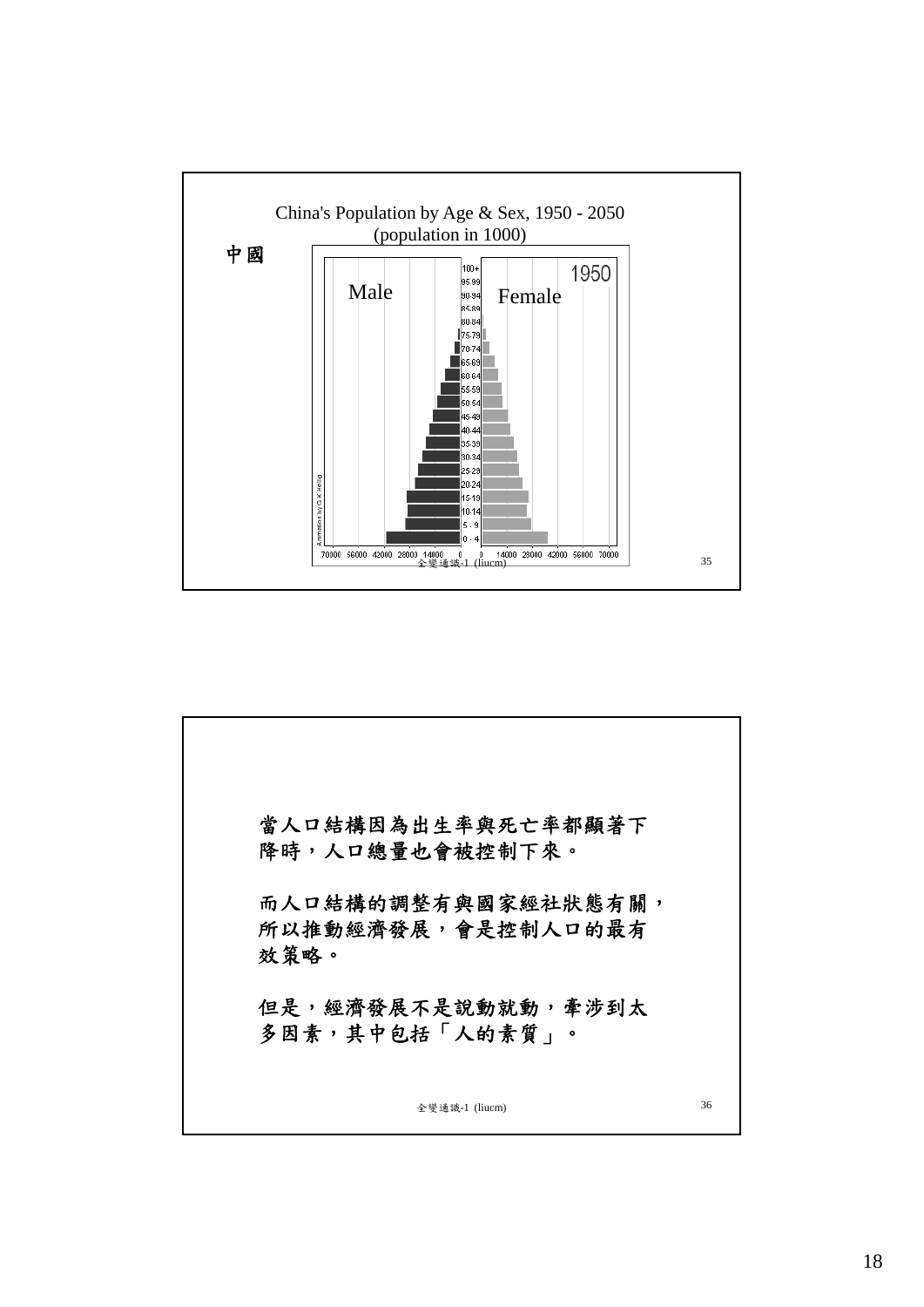

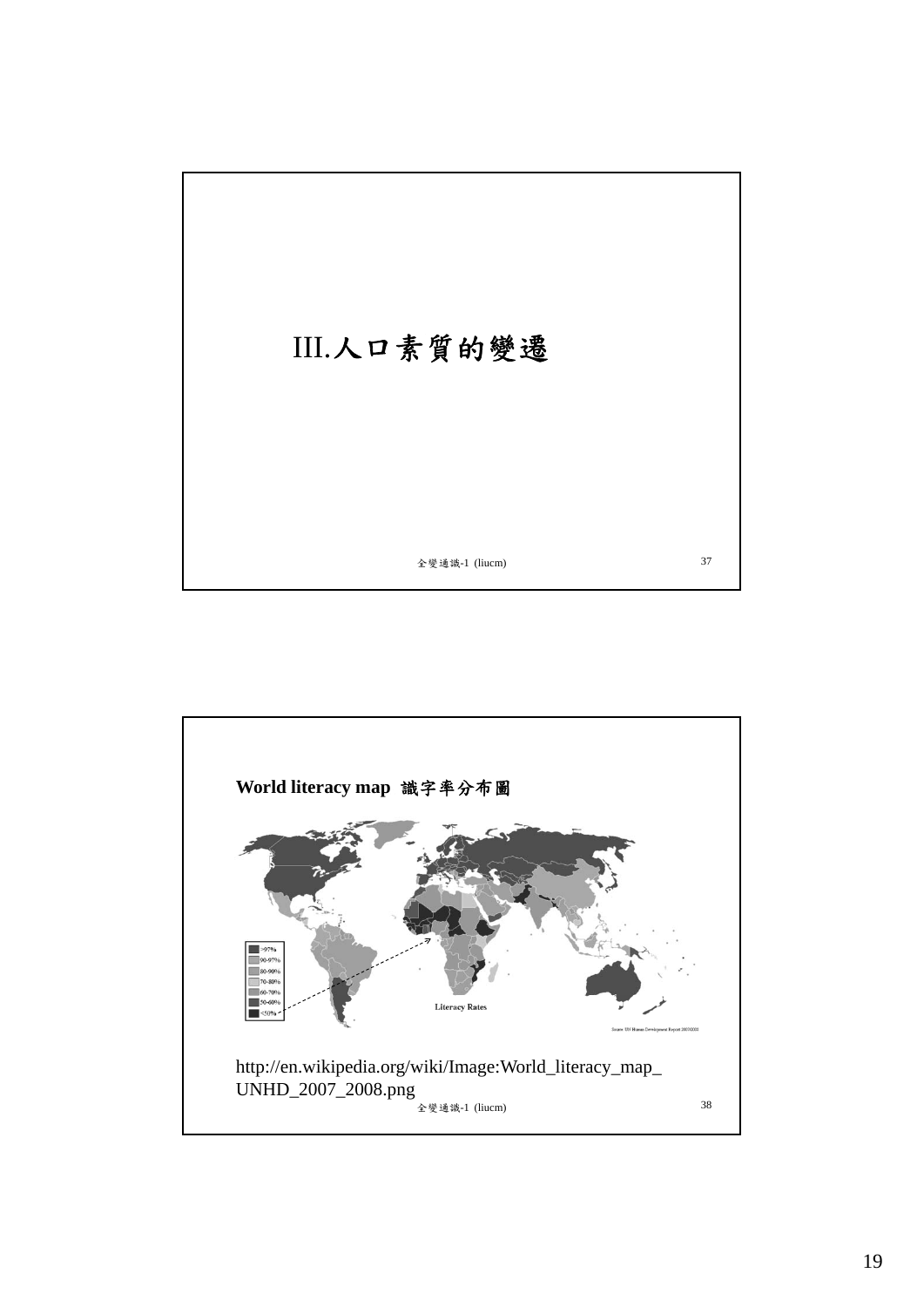

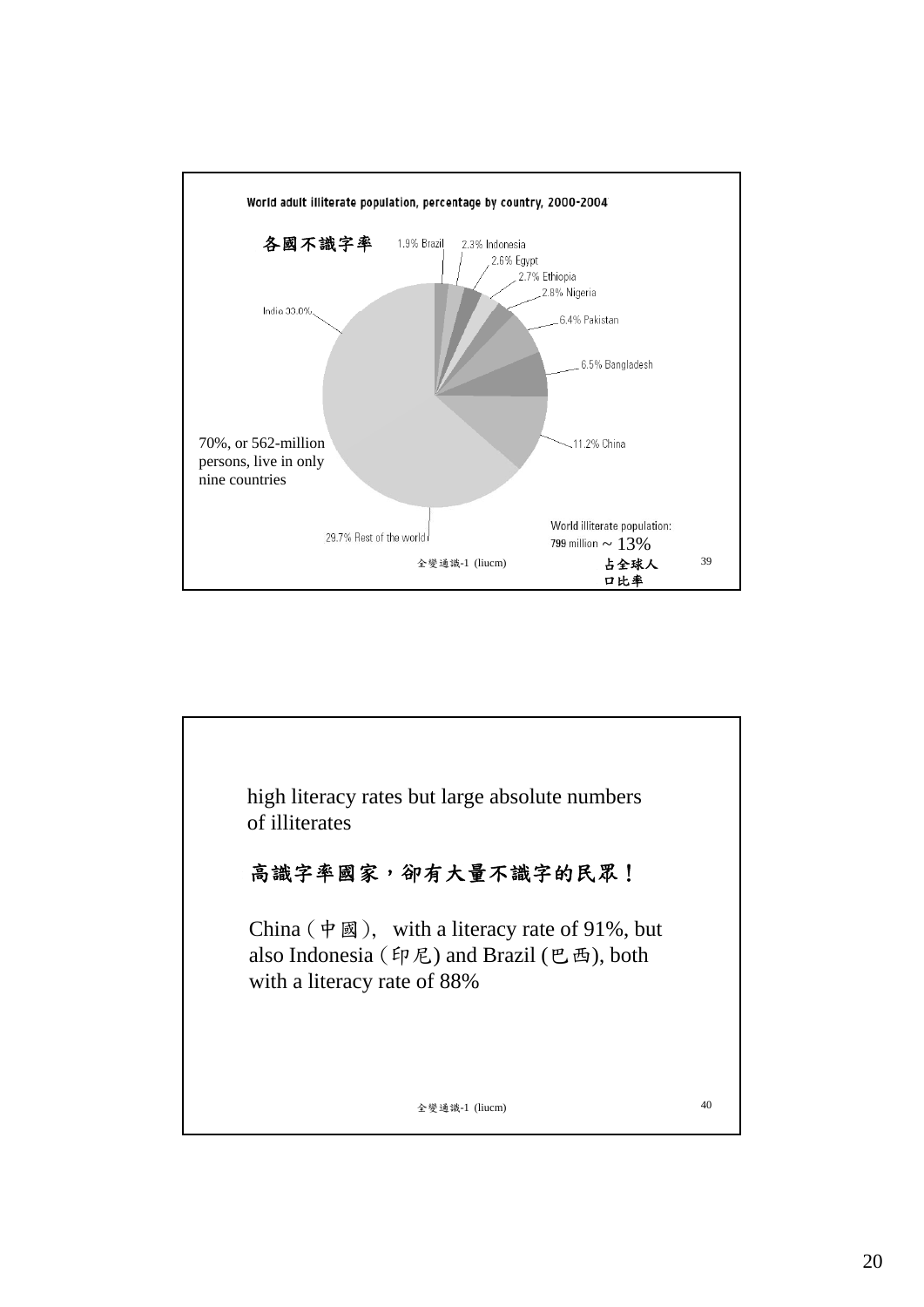

| Youth literacy $(15-24)$ by gender and region, $2000-2004$ |                      |                         |              |                                           |                      |                |  |
|------------------------------------------------------------|----------------------|-------------------------|--------------|-------------------------------------------|----------------------|----------------|--|
|                                                            |                      |                         | 年青人識字比率      |                                           |                      |                |  |
|                                                            | Youth literacy rates |                         |              |                                           | Youth illiterates    |                |  |
|                                                            | Total                | $\frac{0}{n}$<br>Male 男 | Female $\pm$ | $GPH_{(F/M)} \nleftrightarrow / \nexists$ | Total<br>(thousands) | $\%$<br>female |  |
| World                                                      | 88                   | 91                      | 84           | 0.92                                      | 136710               | 63             |  |
| Developing countries                                       | 85                   | 89                      | 81           | 0.91                                      | 136052               | 63             |  |
| Developed countries<br>開發國                                 | 100                  | 100                     | 100          | 1.00                                      | 354                  | 49             |  |
| Countries in transition                                    | 99                   | 99                      | 99           | 1.00                                      | 304                  | 50             |  |
| Sub-Saharan Africa                                         | 77                   | 81                      | 72           | 0.89                                      | 31 1 35              | 59             |  |
| Arab states                                                | 78                   | 84                      | 72           | 0.85                                      | 12946                | 64             |  |
| Central Asia                                               | 98                   | 98                      | 98           | 1.00                                      | 257                  | 50             |  |
| East Asia and the Pacific                                  | 98                   | 98                      | 97           | 0.99                                      | 7446                 | 58             |  |
| South and West Asia                                        | 72                   | 82                      | 63           | 0.77                                      | 79344                | 65             |  |
| Latin America and the Caribbean                            | 96                   | 95                      | 96           | 1.01                                      | 4589                 | 46             |  |
| North America and Western Europe                           | 100                  | 100                     | 100          | 1.00                                      | 203                  | 49             |  |
| Central and Eastern Europe                                 | 99                   | 99                      | 98           | 0.99                                      | 790                  | 69             |  |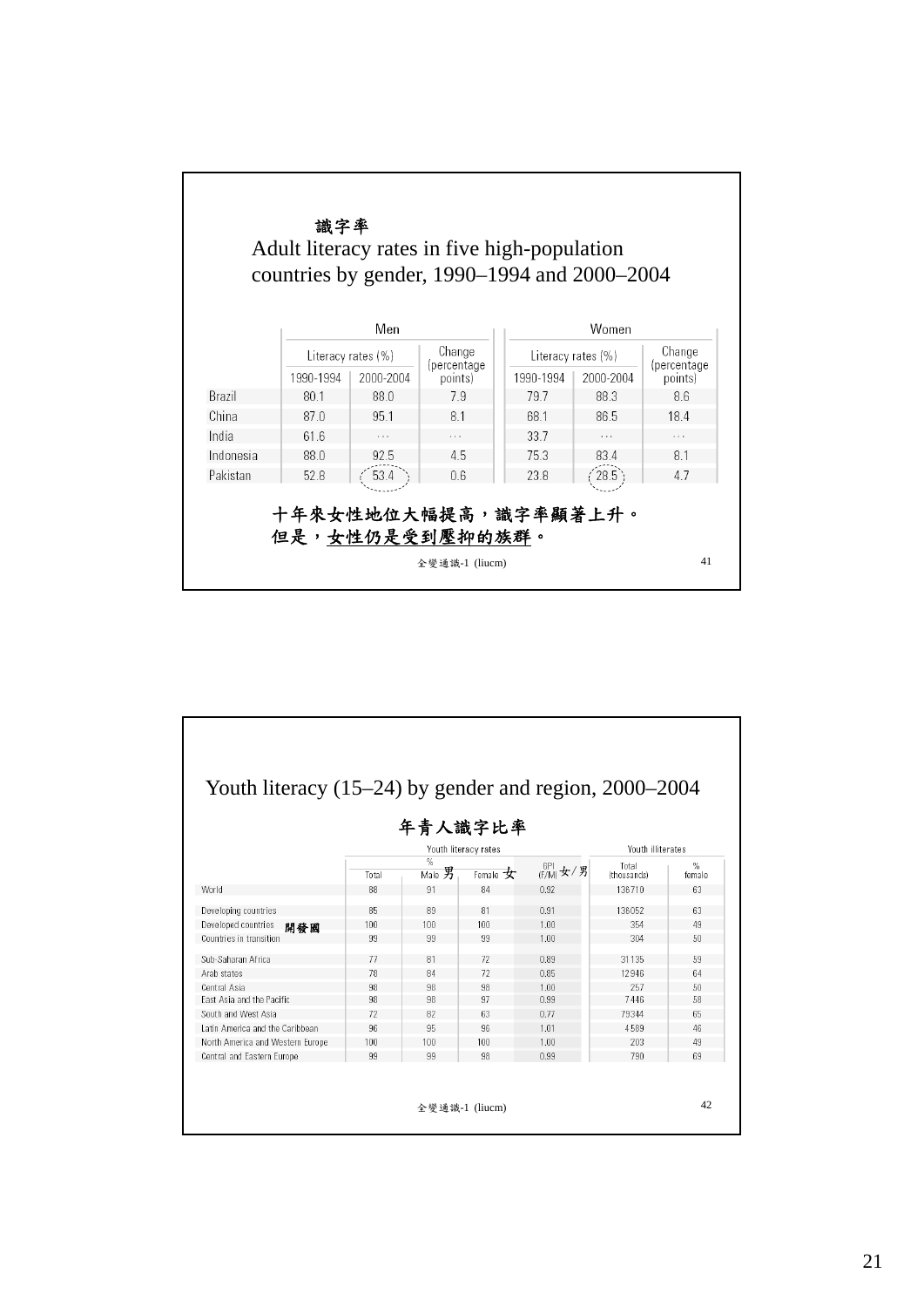

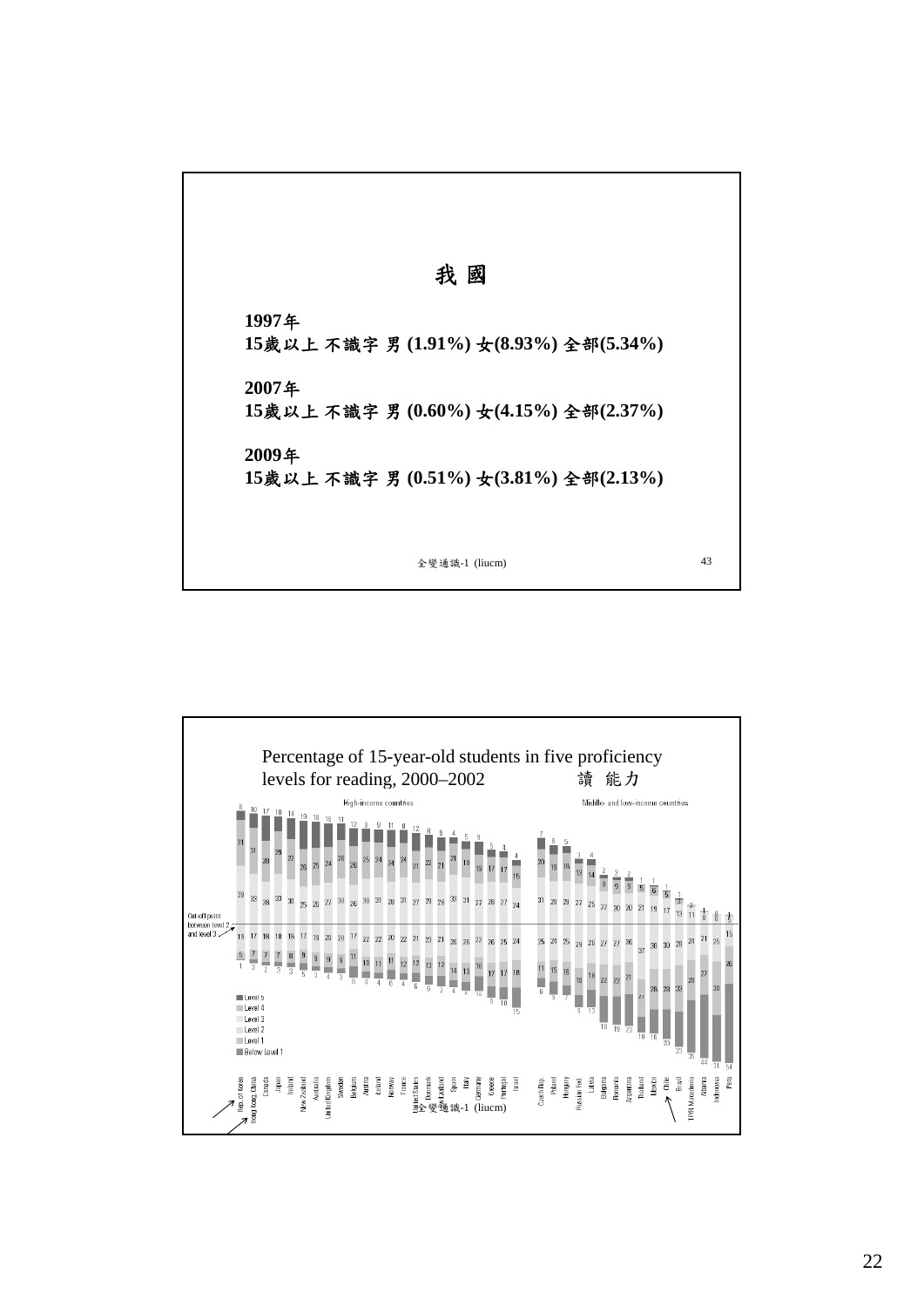

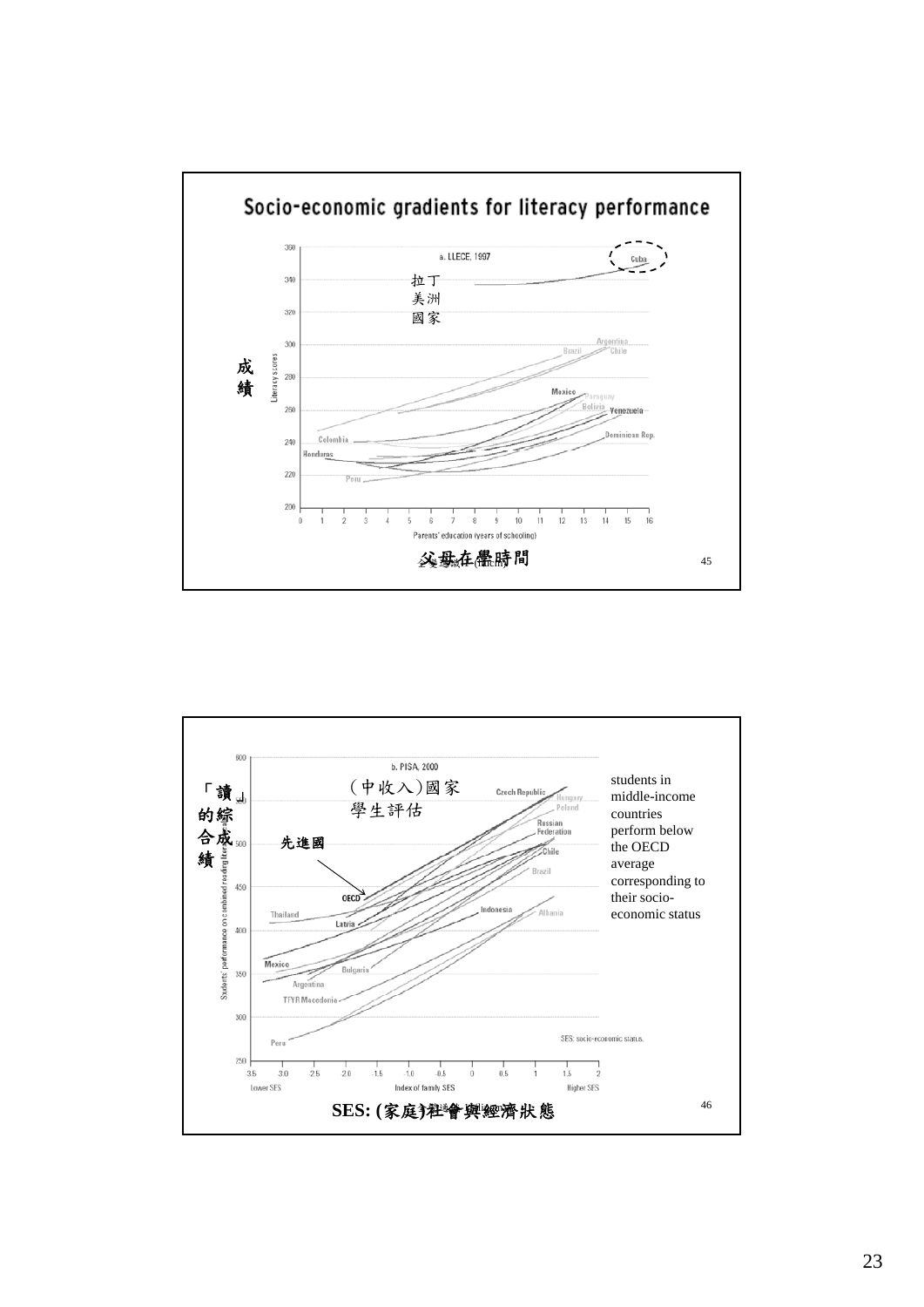

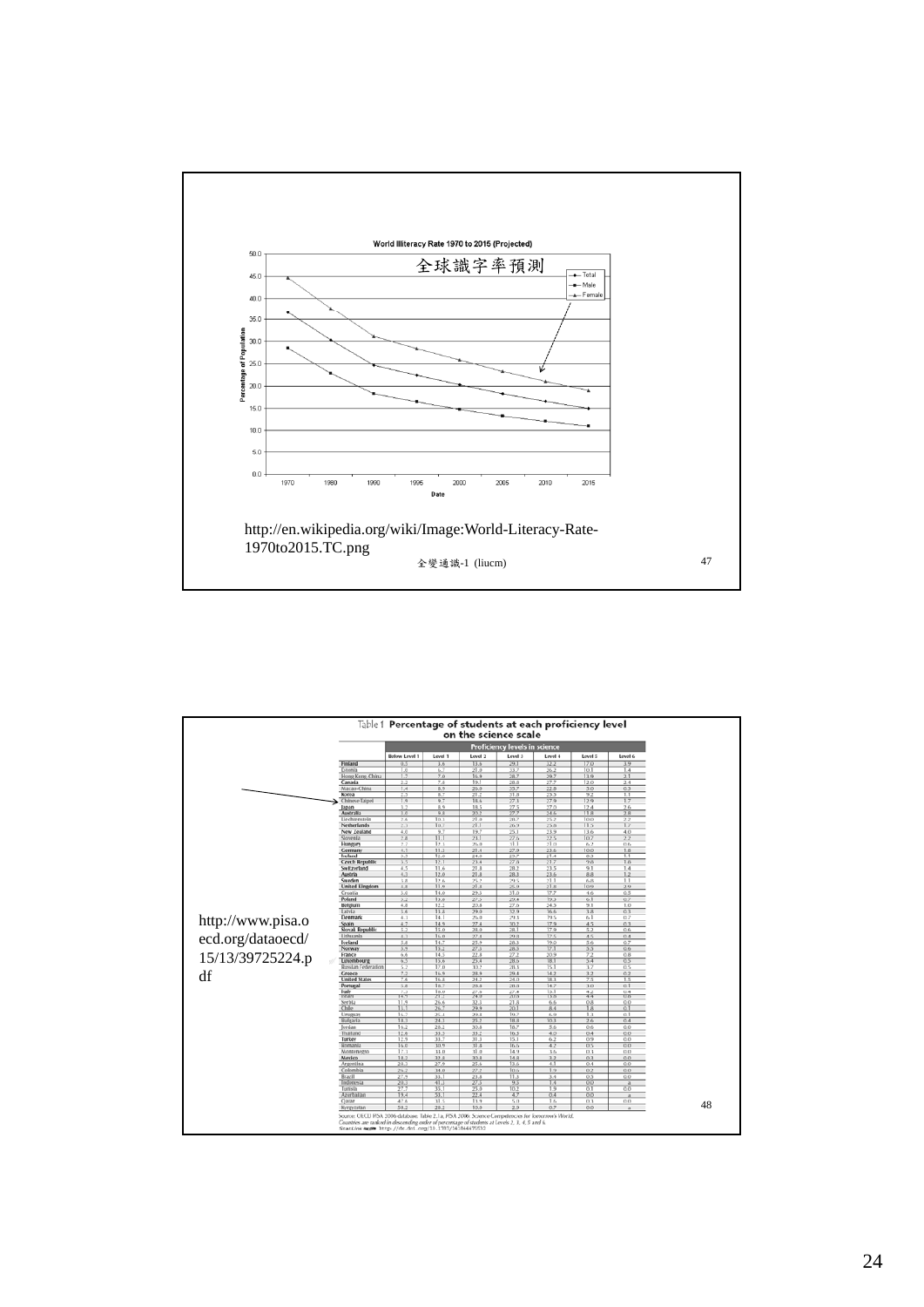